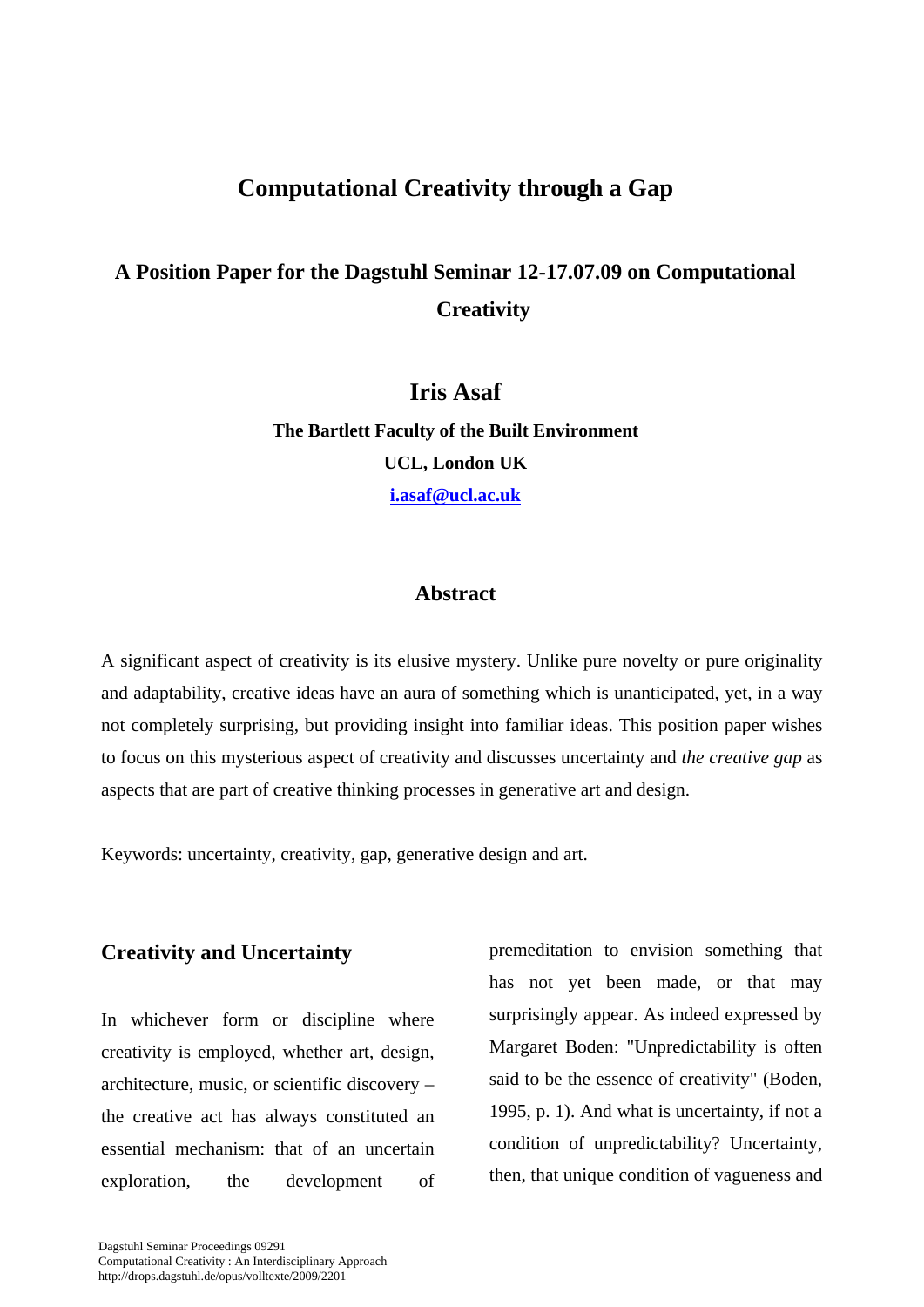unexpectedness inevitably tags along any creative process.

This connection between creativity and uncertainty, or between the accidental and the creative, is not a very new one. It is rather an old concept, one that has been developed and discussed for years by so many. I will only mention a few: the philosopher Paul Virilio and his theory of the accident of art (Virilio, 2007, 2004), the scientist Henri Poincaré and his discussion on the mechanism of chance within natural phenomena (Poincaré, 1952), the musician John Cage and his work on Indeterminacy, as well as Dada and surrealist artists, such as Marcel Duchamp.

For the latter, Duchamp, as for other surrealists and Dada artists in the early twentieth century, creativity resided in the ability to 'unlock' the unconsciousness through various kinds of devices and representations. The dialogue with a mechanic device of chance such as in Duchamp's Large Glass can serve as one well known example (Manolopoulou, 2006). These notions, influenced by Freud's psychoanalytic theory of insight, reflected upon the idea of the indirect knowledge of the unconscious that rises to the surface at a creative moment (Neubauer, 1979, Wilson, 1991). This creative leap, to the surrealists, did not necessitate obtaining novel discoveries, (though some of their ideas can

indeed be considered novel), but merely the recollection of the familiar, the rising to the surface of consciousness what was hidden through a given medium.

#### Interestingly, as reflected by Duchamp:

*"In the creative act, the artist goes from intention to realization through a chain of totally subjective reactions…, in the chain of reactions accompanying the creative act, a link is missing. This gap, representing the inability of the artist to express fully his intention, this difference between what he intended to realize and did realize, is the personal 'art coefficient' contained in the work. In other words, the personal 'art coefficient' is like an arithmetical relation between the unexpressed but intended and the unintentionally expressed" (Duchamp, 1959, p. 77).* 

The creative act of art, according to Duchamp, involves an almost calculated gap between intention and realization, a gap which I would like to place as an idea within the context of the seminar.

### **The Creative Gap**

As part of my current research at the Bartlett School of Architecture, UCL, I interview designers and artists that are using computational means, such as generative systems, for their own creative processes. My interest is to learn from various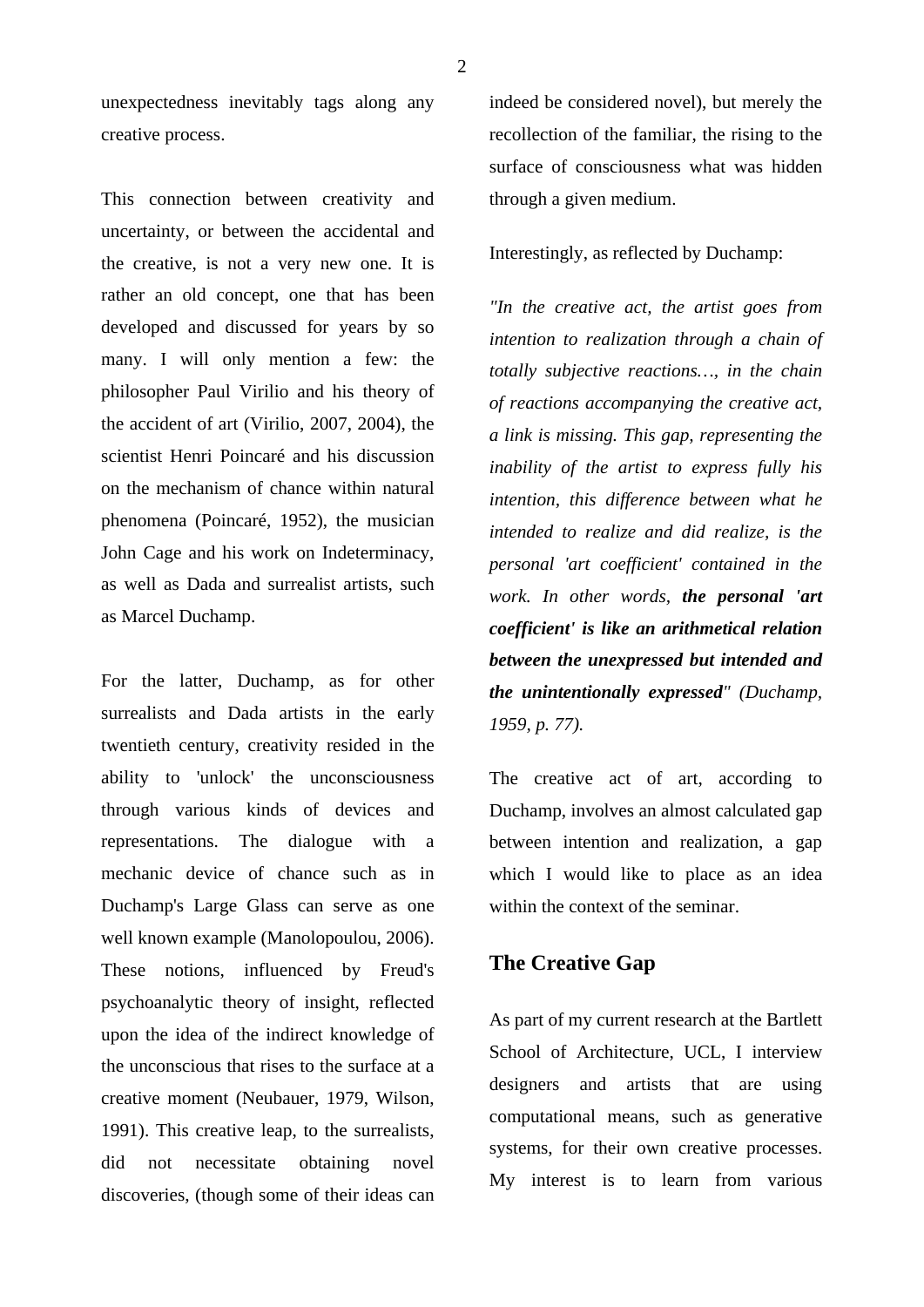practitioners, what is it in their work with computational methods that enables creativity? In other words, what is happening in the collaborative process between the artist and the computer or the generative simulations that prompts a creative process? Interestingly, though the practitioners interviewed came from different backgrounds and held different views on art and design (for example, some were skilled programmers and created their own generative design or art whereas others collaborated with scientists and programmers) they shared some similar reflections, revealing part of the mystery of the creative act within their working process.

An important notion which was repeated in the conversations related to the power of surprise, the emergence of complex patterns and imagery that could not have been predicted with a human mind alone. This point is also reinforced by what has been published in the literature on architectural digital design. For example, the theoretician Manuel DeLanda (2002) points that:

*"As an aid to design these techniques would be rather useless if the designer could easily foresee what forms would be bred. Only if virtual evolution can be used to explore a space rich enough so that all the possibilities cannot be considered in advance by the designer, only if what* 

*results shocks or at least surprises, can generic algorithms be considered useful visualisation tools." (DeLanda, 2002, p.117).* 

In this respect, a significant aspect of the creative process in design in general, and in generative design in particular lies within this mysterious condition of uncertainty and unpredictability. It is a condition that inevitably stems from the gap between the designer's mental image of what an expected outcome could be and what is actually produced within the system (Asaf, 2009). Thus, during a creative moment, these two levels, as phrased by Duchamp, the level of 'the unexpressed but intended' and the level of the 'unintentionally expressed' exist in a dialogue, in an interplay of oppositional levels. By this cognitive gap the design or artistic process proceeds through subversion, through a *dialectical conversation* between the human mind of the designer and its otherness, the non human computer expressivity, that prompts the pursuing of meaning of what at first glance, on the screen, may seem unpredictable. What is re-established in this kind of a system is the mechanism of *feedback* between the designer or the artist as an individual observer and the computer or its algorithmic expressivity that serves as an autonomous agent. This process of feedback can at a certain point give rise to some new insight, some hidden meaning rising to the consciousness of the observer.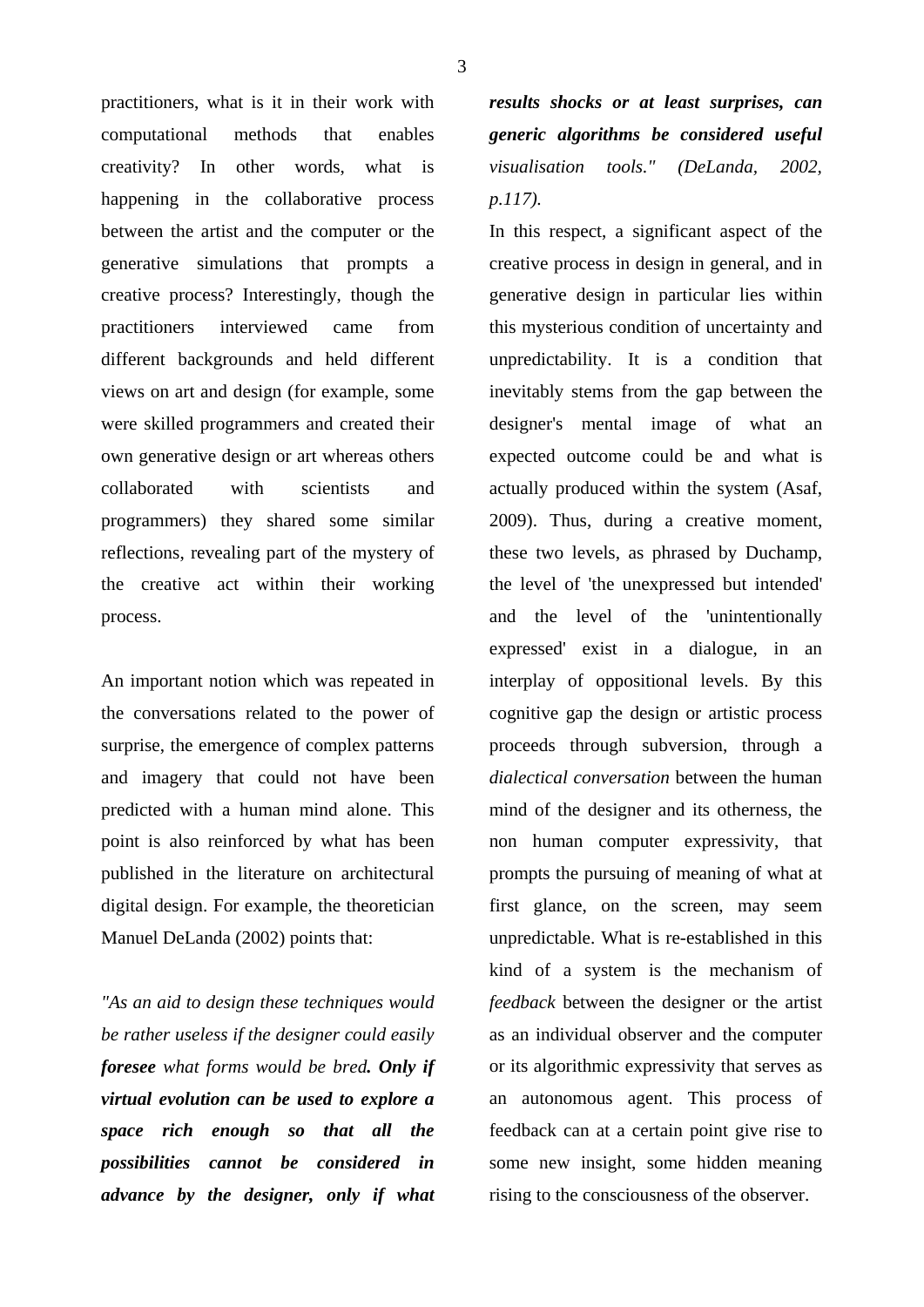Finally, within the context of generative design or art, *as long as this gap exists*, and in a sense well founded in the generative algorithmic method, *as long as what is revealed is non obvious to the person that observes the revelation,* then an important mechanism is established. It is a mechanism that prompts a constant editorial role of interpretation, of questioning the revelation, and by that enables the design or the artistic process to go "beyond itself" towards its otherness, its difference. I argue that it is a mechanism that enables the generative design or artistic process to become creative.

#### **Final Comment**

Over the past several decades creativity has been studied in diverse fields including psychology, artificial intelligence, arts, neurosciences and philosophy, and has managed to remain a rather elusive question. Recent published literature points at the complexity of it as phenomenon, and the need to put together today the many perspectives on one multidisciplinary platform, that would enable to address the 'gaps' in current conceptions of creativity. This is evident in current published work such as by: Beghetto and Kaufman (2007), Ivcevic (2009), Liu (2000) and Richards (2007), amongst others. One of the missing links relates to a better understanding of

*creative thinking*, which is a key matter in arts and sciences. In this respect uncertainty and the creative gap discussed here need to play their role in understanding the mechanisms of creative thinking. Modeling the creative gap is perhaps a matter of the next generation of computational theories of creativity to further explore.

#### **References**

Asaf, I. (2009) On Un/Certainty as A Method in Architectural Digital Design. Faculty of Architecture and Town Planning. Haifa, Israel, Technion – Israel Institute of Technology. MSc dissertation.

Beghetto, R. A., & Kaufman, J. C. (2007). Toward a broader conception of creativity: A case for mini-c creativity. *Psychology of Aesthetics, Creativity, and the Arts, 1* , 73- 79.

Boden, M. (1995) Creativity and Unpredictability. *Stanford Humanities Review,* 4(2), Stanford, CA, USA, 123 – 139.

DeLanda, M. (2002) Deleuze and the Use of the Genetic Algorithm in Architecture. In Leach, N. (Ed.) *Designing for a Digital World - Architectural Design,* (pp. 117- 129), London, Wiley-Academy.